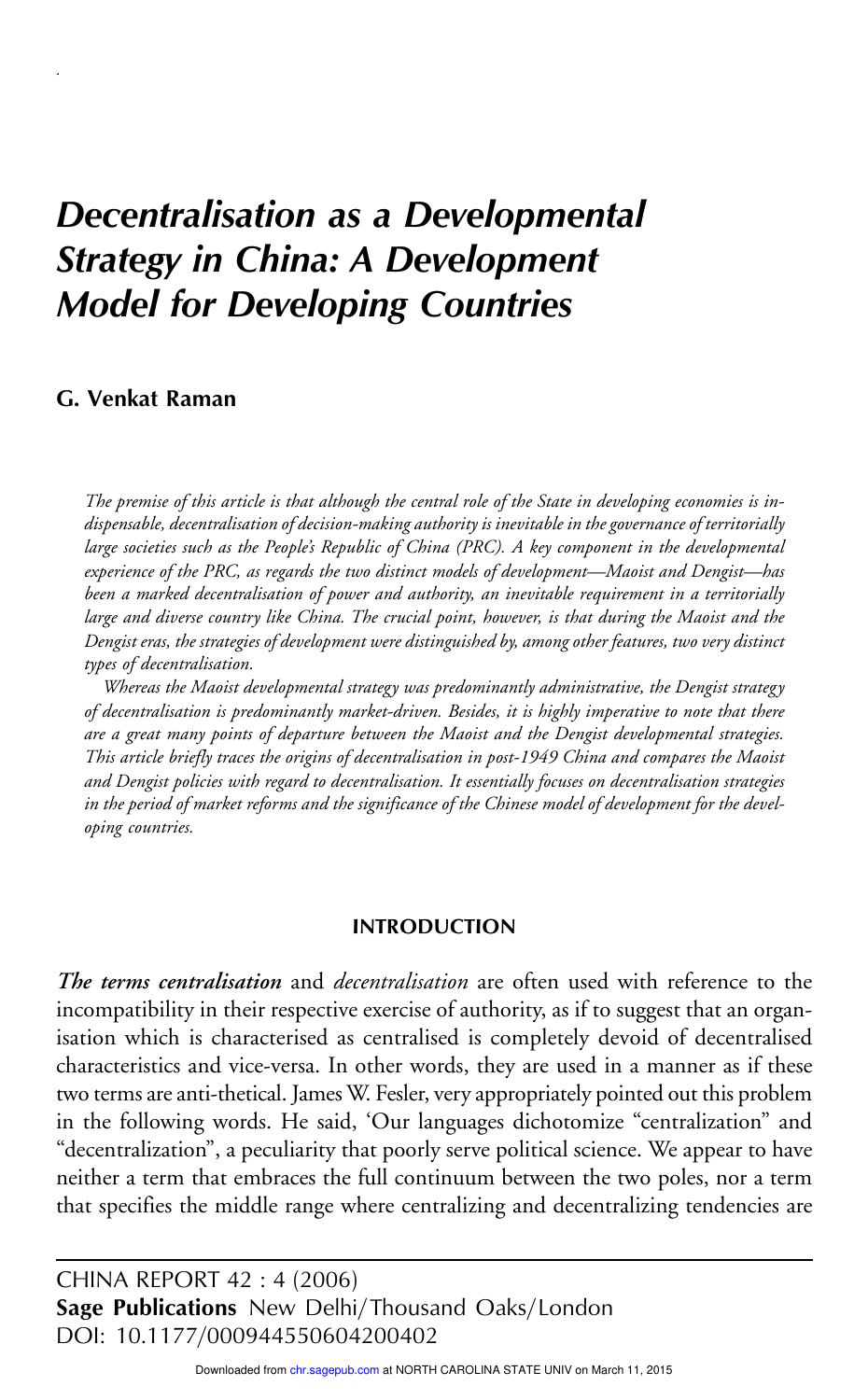substantially in balance' (Fesler 1965:537). Fesler further highlights the other methodological problem confronting political scientists in their efforts to move 'discussions of decentralisation from generalities to a degree of precision' (ibid.: 536–37). He contends that the first problem associated with this debate is 'the weakness of indices of centralization and decentralization'. Second, he argues that 'power is a complex phenomena and its distribution difficult to measure' (ibid.: 537). The third problem is the 'difficulty of differentiating degrees of decentralisation within a single country at a given time. Particular regions, provinces, and local governments are differently treated in practice' (ibid.).

There is a growing consensus in development literature that democratic administration, self-determination, community control, neighbourhood government, individual/local initiative and/or participatory management at the grassroots is crucial for the successful implementation of development projects and also for their sustainability. Decentralisation of administration and development has come to be accepted as one of the best means of promoting participation by people at the intermediate and lower levels of government. It is argued that decentralisation allows the people to get involved in the planning and implementation of development programmes, mobilises grassroots support for development programmes and promotes a feeling of 'local ownership', increasing the commitment and contributions that people make to such programmes.

Depending on the socio-economic and political conditions, the geographical strength and the priorities of the decision-making elite, there have been different degrees and types of decentralisation. Because of these factors, there has been a marked difference among scholars about the meaning of the term *decentralisation* as well. Decentralisation can take a variety of forms depending upon the way in which the authority to plan, make decisions and manage public functions is transferred from the central government to local government or agencies at the regional or local levels. The degree of responsibility for and discretion over decision making, transferred by the central government, can vary a great deal. It ranges from simply shifting workload to field agents to the ultimate transfer of administrative and political authority to legally constituted local government bodies. On the basis of the nature of the agencies to whom the government of a sovereign state transfers some of its functions at different levels, four broad categories of decentralisation have been identified: deconcentration, delegation, devolution, and privatisation (Rondinelli et al. 1983). The term *deconcentration* is used to denote transfer or handing over of some administrative authority or responsibility to the lower levels within the central agencies. Delegation refers to the transfer of broad authority to plan and implement decisions concerning a specific function or a variety of functions within specific spatial boundaries to an organisation that can discharge this authority without direct supervision by the delegating unit. Devolution is the legal conferment of powers upon the formally constituted local authorities to discharge specified residual functions. In this form of decentralisation, the central government may retain residual controls but the authority for decision making and operations in a number of functional areas is rooted in a local body run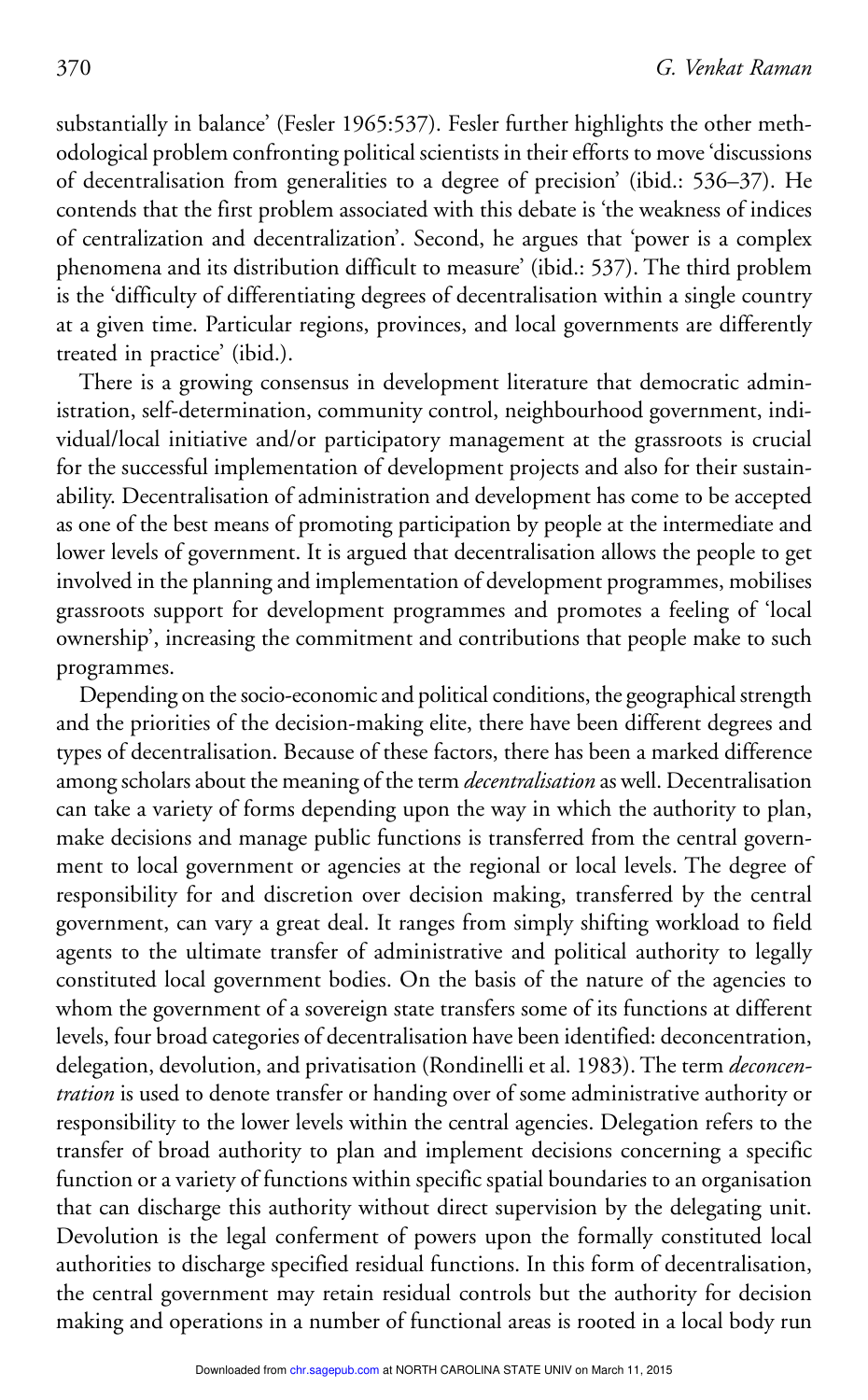by local representatives. The last type of decentralisation is privatisation. It involves the transfer of responsibility for public services and utilities from the state or 'parastatal' enterprises to private or voluntary organisations.

It is evident from the above discussions that each of the different forms of decentralisation has different implications. Deconcentration and devolution emphasise the territorial dimensions, while delegation and privatisation highlight the functional aspects of decentralisation. It must be noted that although these four forms of decentralisation differ in their characteristics and implications they are not mutually exclusive. In practice, most governments use some combinations of these four forms of decentralisation.

## CENTRALISATION AND DECENTRALISATION IN CHINA

Historically, the administrative problem in China has been articulated in terms of the comparative advantages of centralised (*junquan*) versus decentralised (*fenquan*) rule for society as a whole (Cohen 1988: 520). The contestation between these two poles has, as often as not, also been a reflection of vigorously competing political, social, and economic interests in Chinese history (Cohen 1988: 520). Alan P Liu (1986: 8–9) argues that the Chinese political culture has been characterised, among other things, by the problem of regionalism. This brings into focus the issue of centre– province relations, which constitutes a dominant portion of discussions and debates concerning decentralisation. He further points out that this problem of centre versus regions has continued to influence the governing elite of China since its liberation and may be observed even today (Liu 1986).

The Chinese Communist Party under the stewardship of Mao Zedong decided that 'the Soviet style of centralized planning could resolve this problem by a straightline span of control from the top to bottom' (Schurmann 1966: 210). The Soviet model of administrative centralisation achieved its aims, for it permitted the establishment of a uniform governmental system throughout China. However, it created rigidities at the middle and lower levels of the system (Schurmann 1966).

## MAOIST DEVELOPMENT STRATEGY

The debate basically centred around two different processes, which Franz Schurmann (1996: 195) termed decentralisation I and decentralisation II. Decentralisation, according to Schurmann, can take two forms. Either decision-making power is transferred all the way down to the production units themselves or it is transferred down only to some lower levels of regional administration (ibid.). The former is classified as decentralisation I, and the latter, decentralisation II. Whereas one group of leaders led by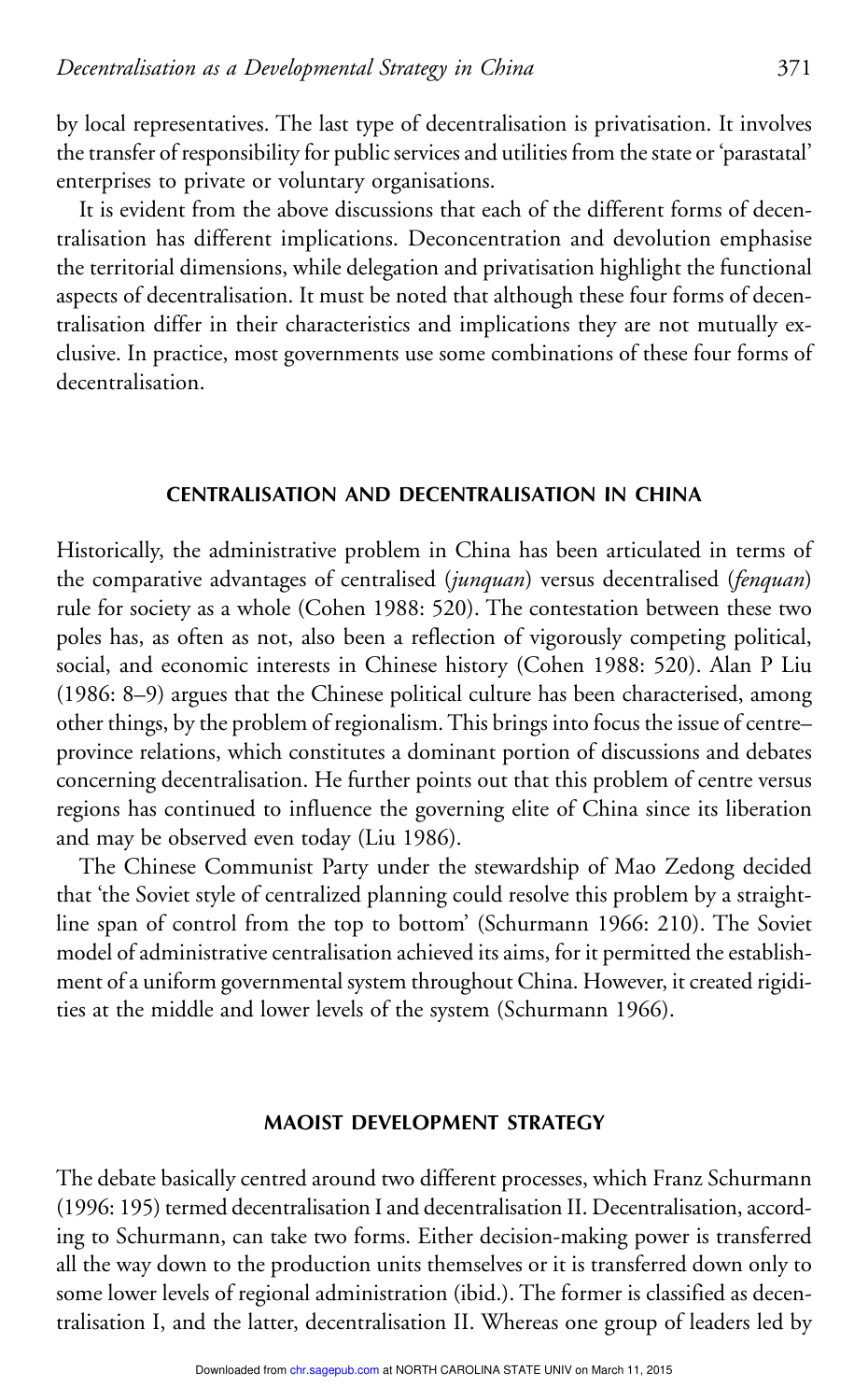Mao advocated decentralisation II, the other group led by Liu Shaoqi, Deng Xiaoping and Chen Yun, advocated decentralisation I. Some scholars like Carl Riskin have labelled the former as administrative decentralisation and the latter as market-driven decentralisation. The inner party debates were finally resolved in favour of decentralisation II. Mao's answer to the problem of rigid centralisation and bureaucratism inherent in the First Five-Year Plan (FFYP) is usually seen in the context of the 1957–58 reforms. In the meeting of the Third Plenum of the Central Committee, which lasted from 20 September to 9 October 1957, some of the most critical policies leading to the GLF were finalised, which have been termed as Maoist decentralisation. Although further changes occurred subsequently, including another major decentralisation in 1970, the reform of the late 1950s was generally taken to have established the principal outlines of the planning and management system that endured until the market reforms of the late 1970s.

#### DENGIST DEVELOPMENT STRATEGY

The market reforms initiated under the leadership of Deng Xiaoping signalled a watershed in the politics and economy of the PRC. Giving top priority to the goal of modernisation, Deng compared the realisation of the 'Four Modernisations' to a profound revolution to be led by an 'emancipation of minds' claiming that without immediate significant economic and political reforms and 'emancipation of minds', China's 'modernisation programme and socialist cause will be doomed'.

The post-Mao market reforms did not emerge from some spontaneous and liberal economic process, not even by simply removing the earlier statist restraints on entrepreneurial initiative.<sup>1</sup> Labelled as market-driven decentralisation by some scholars, markets were introduced in the economy by government fiat. This led to the establishment of what has been described as 'socialism with Chinese characteristics' by the post-Mao leadership. The new form of socialism has had wide-ranging economic and political ramifications. The introduction of market reforms has completely altered the character and nature of the Chinese state. There has also been a redefinition of Chinese socialism, with class struggle no longer occupying the pivotal position it did before 1976. According to Deng, 'the essence of socialism is to liberate and boost the productive forces, to eliminate exploitation and polarization, and to achieve common prosperity eventually' (Weil 1996: 223). Deng further said the most fundamental task during the present phase of socialism is to develop the 'productive forces'. In this ideology, economic development is the fundamental task (Deng 1983). Thus, the

<sup>&</sup>lt;sup>1</sup> The decentralisation in the agricultural sector was definitely something that started and grew in momentum autonomously in the beginning but once the government realised this fact, it did nothing to stop this practice, which meant that it gave a kind of tacit consent to the Household Responsibility System.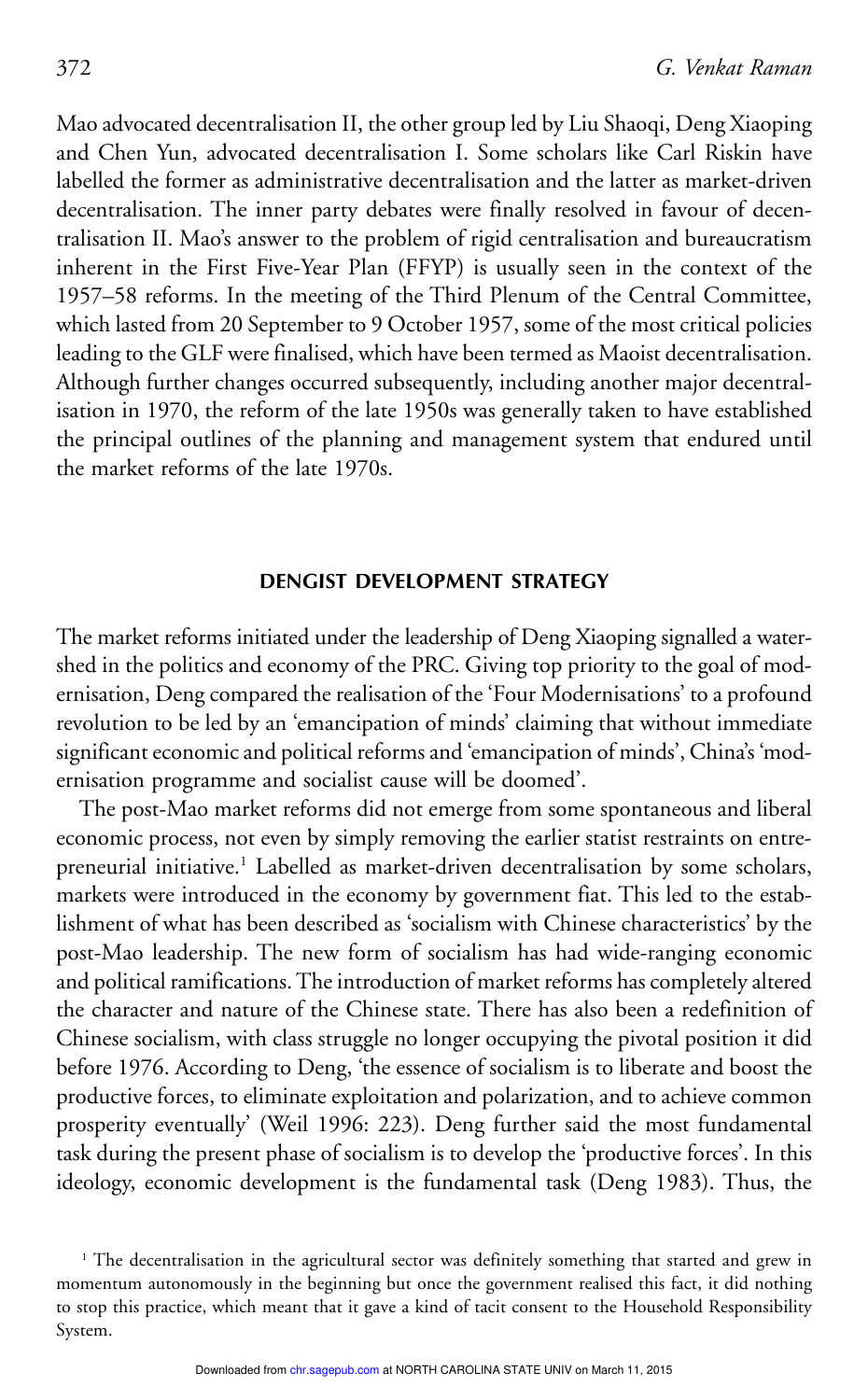post-Mao leadership deviated from the Maoist stress on building socialism by a progressive reduction in socio-economic inequalities and launched a new economic programme, the chief planks of which were as follows: attacking the over-concentration of authority in economic management (read market-driven decentralisation), reforming the commune system in agriculture, improving farm incentives, and raising living standards. The following is a simple illustration of the two distinct development strategies that have dominated the developmental landscape of the PRC in the post-1949 era.

| Strategy of Development    | Maoist                              | Dengist                                      |
|----------------------------|-------------------------------------|----------------------------------------------|
| Emphasis                   | Development/Relations of Production | Growth/Forces of Production                  |
| Primacy to                 | Class Struggle/Politics in Command  | Economic development/economics<br>in command |
| Objective                  | Equity                              | Efficiency                                   |
| Technique/strategy         | Mass Mobilisation                   | Market reforms                               |
| Nature of Decentralisation | Administrative                      | Administrative + market-driven               |

The 1980s saw China scholars turning to study the importance of institutions in addition to their previous emphasis on leadership and elite preferences. In the post-Mao era when market reforms led to significant changes, the move towards 'new institutionalism' in the discipline renewed interest in the effect of state structures on the formulation and implementation of policies. During this era, centre–province relations were pictured as involving intense inter-agency bargaining. Scholars like Barry Naughton (1996), Shaun Breslin (1996) and Kenneth Lieberthal (1995) have made some of the prominent contributions in this period. In the 90s, authors such as Linda Chelan Li, David Goodman, and Susan Shirk (1993) have analysed the centre– province relations as an interactive process in which the centre as well as the provinces struggle hard to attain their respective objectives. The overall focus is thus on the political processes and the power factor rather than examining the workings of decentralisation in the developmental strategy.

In recent times there have been works by scholars like Alwyn Young and Hongbin Cai and Daniel Treisman as well. Alwyn Young, for instance, argues that liberalisation and transformation of the PRC over the past twenty years or so can best be characterised as a process of devolution (Gilley 2001). He argues that the present market-driven Chinese economy is less efficient than the old planned economy because the former has carved up the country into local economic fiefdoms. In this process, he contends that China has moved away from having one central plan to having many mutually competitive central plans. Hongbin Cai and Daniel Treisman (2006), in a paper titled 'Did Government Decentralization Cause China's Economic Miracle?' argue that none of the studies on decentralisation have been successful in establishing a 'convincing link between China's decentralization and China's success'. They argue that the economic growth currently witnessed in China is an offshoot of policies emerging form 'competition between pro and anti-market factions in Beijing'.

In the event of the adoption of a new tax-assignment system (well known as *fenshuizhi*, FSZ) in 1994, the centre started receiving more revenues and thereby regaining some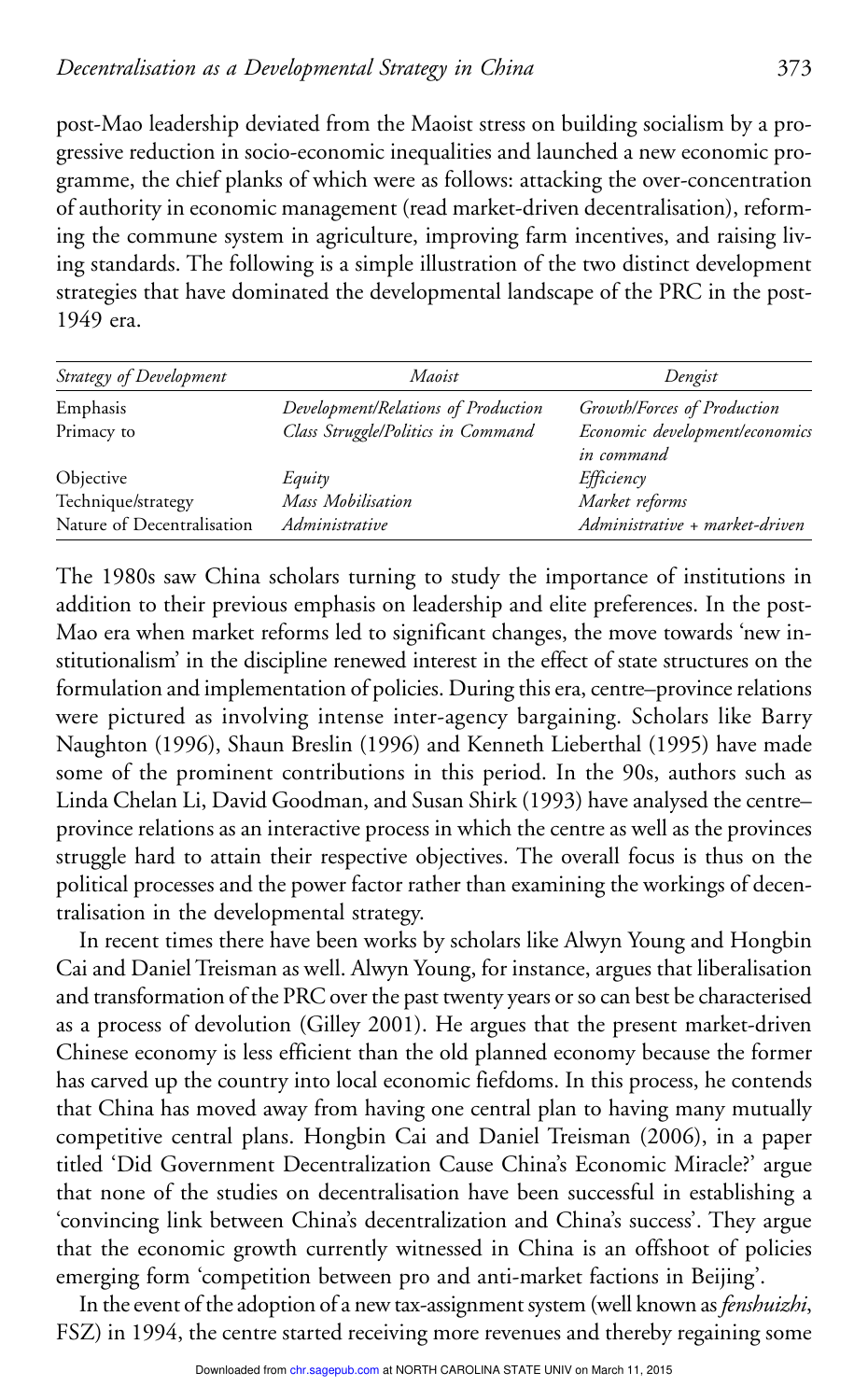of its lost ground. This development has also attracted the attention of a number of scholars, for example, Wang Shaoguang and Huang Yasheng, who have looked into the changes in centre–province relations as a result of the new tax assignment system. Wang Shaoguang (1997) and Huang Yasheng while accepting the efficiency of the new system in comparison to the earlier system, advocated for some institutional reforms so that the centre can exercise better fiscal control over the provinces.

## COMPARISON OF MAOIST AND DENGIST DECENTRALISATION: CENTRE–PROVINCE RELATIONS

As early as 1956, Mao Zedong pointed out that under the Soviet system of centralisation, the relationship between the centre and localities was a 'contradiction'. The main problem was, he explained, that the local powers were too restricted. It was necessary to enlarge local power and grant localities certain independence under the central plan, because, Mao argued, 'two enthusiasms' (which referred to enthusing of both central and local governments) were more beneficial than only central control. To stimulate local authorities' enthusiasm and creativity in socioeconomic construction and to reduce the central government's heavy administrative and financial burdens it was essential to shift certain economic controls to the provinces. Mao launched adjustment programmes three times between 1957 and 1970. These programmes represented attempts to resolve the question of the optimum relationship in centre–province relations.

The highlights of the Maoist decentralisation were as follows: (1) the majority of central enterprises were transferred to the management of the local authorities, (2) local planning and (3) replaced central planning with greater delegation of powers to local governments. As a result of these decentralisation measures, many new problems cropped up. First, as Cyril Lin (1981) points out, Maoist decentralisation was not a fundamental reform of the basic Stalinist planning model. 'The locus of economicdecision making was changed but the methods of economic calculations and controls remained unaltered; physical planning still remained dominant' (Lin 1981: 1–48). This kind of decentralisation actually strengthened the Stalinist model, with the only difference that it was now practiced at a regional level. Another set of problems arose as a result of decentralisation measures introduced in the early 1970s. As a result of decentralisation and promotion of local initiative, provincial governments started furthering their own parochial interests without regard to macroeconomic rationality. As Wang Shaoguang (2006) points out, with resources at their disposal and the rights to use them, local governments started indulging themselves in irrational investments. Last, but not the least, the Chinese polity was afflicted with 'fragmentation along regional lines'. This period also witnessed constant shifts of centralisation, decentralisation, and recentralisation, followed by another round of decentralisation.

The post-Mao reforms launched under Deng's leadership while devising a new strategy of economic development also had to deal with the problems gripping the Chinese economy. When the post-Mao leadership initiated the reform of the economic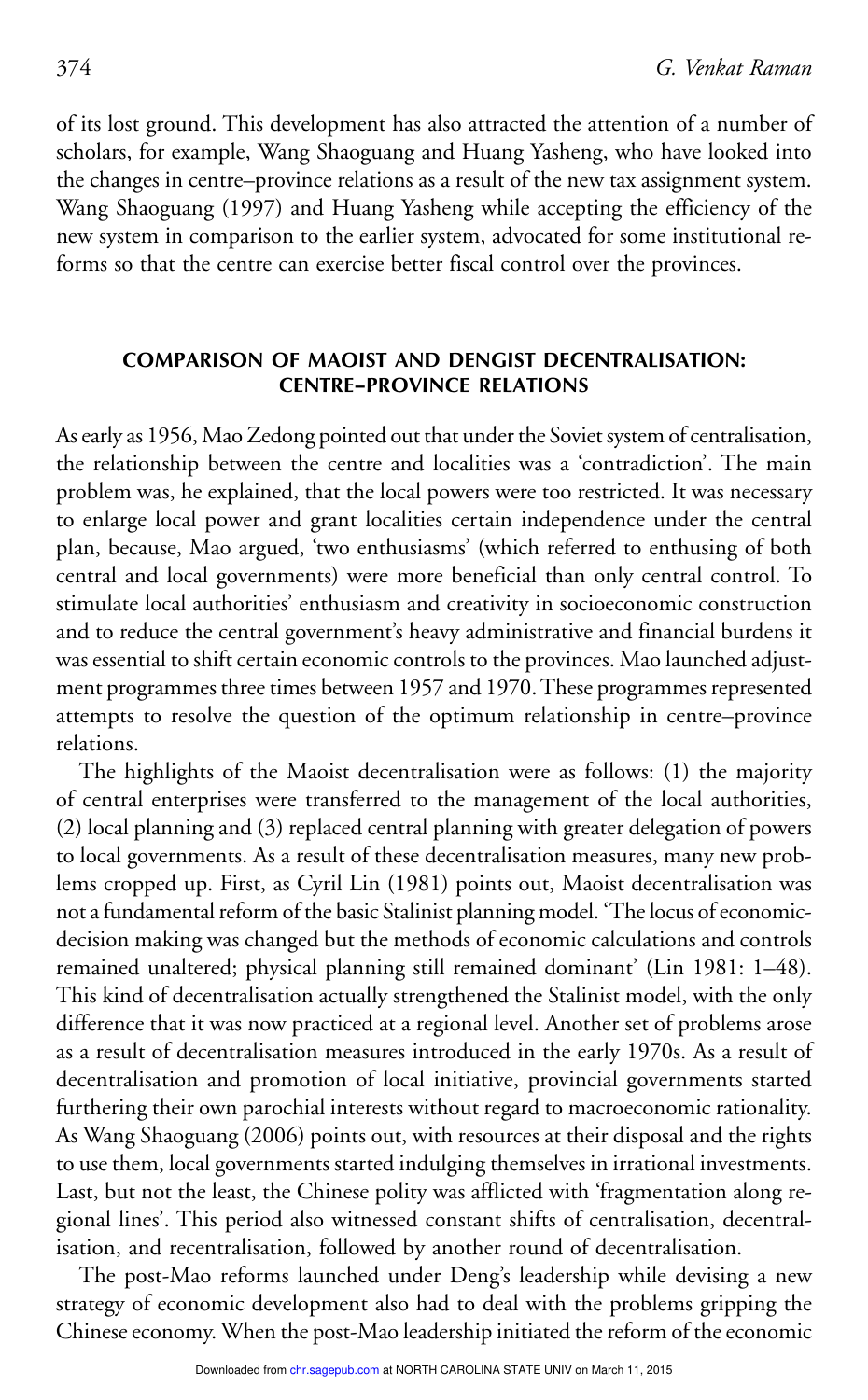system in 1978, it also set in motion a process of political reform. Political reform here refers to the significant changes in the process of political power within the framework of existing party rule. Arguably these changes were more keenly felt in centre–province relations than in other arenas. The drive for economic growth impinged on virtually every aspect of centre–province relations: the state planning process was partially dismantled; the role and scope of market forces were increased; more central powers were devolved and a new regional development strategy was adopted (Benewick and Wingrove 1995: 63–72). To quote Wang Shaoguang, 'the essence of the economic reform may be summarized by one phrase "*fangquan rangli*", that is to devolve central control over resources and decision-making power to local governments on the one hand and enterprises on the other'. In the context of center–province relations, Deng chose to focus on fiscal decentralisation. The rationale behind further devolution of powers to provinces was twofold. First, Deng viewed decentralisation as a means through which China would make a switch from a command economy to a market economy. In this sense Deng's decentralisation was top–down, but to some extent the Dengist decentralisation also had a bottom–up content. As a result of Mao's decentralisation measures, the provinces acquired certain powers and benefits, which they were not ready to forsake. During that time the central leadership needed to ensure support from the provincial leadership to make the reforms a success, and placing them under restrictions could have proved counterproductive. The Dengist leadership during this time responded to the provinces by opting for a nonconfrontational path: in 1980 they adopted what may be described as 'eating in separate kitchens' reform. The 'eating in separate kitchens' reform refers to the fiscal decentralisation measures introduced by the post-Mao leadership. According to this reform, the provinces were to be given more powers in economic decision making so that they can take full advantage of the market reforms. They had the freedom to pursue their own policies to boost their regional economic growth so that they can develop economically by encouraging investment and boosting production. This had two advantages: (1) having the localities undertake more financial responsibilities while guaranteeing a certain level of revenue to the centre. The centre hoped that as the regional economies would grow, the former's share would become larger. These reforms, in terms of their implications for decentralisation, may be divided into two phases. The first phase is from 1978 to 1993 and the second phase is from 1994 to present; 1994 was chosen because it marked the beginning of a period where the centre regained some of its lost ground as a result of the 1994 tax-assignment system.

## THE FIRST PHASE: 1978–1993<sup>2</sup>

This phase of centre–province relations saw a gradual loosening of control of the centre over the provinces, which at times led to conflicts. The first sign that reforms

<sup>2</sup> This section has benefitted from the studies and conclusions of the following: Breslin (1995) and Li (1988).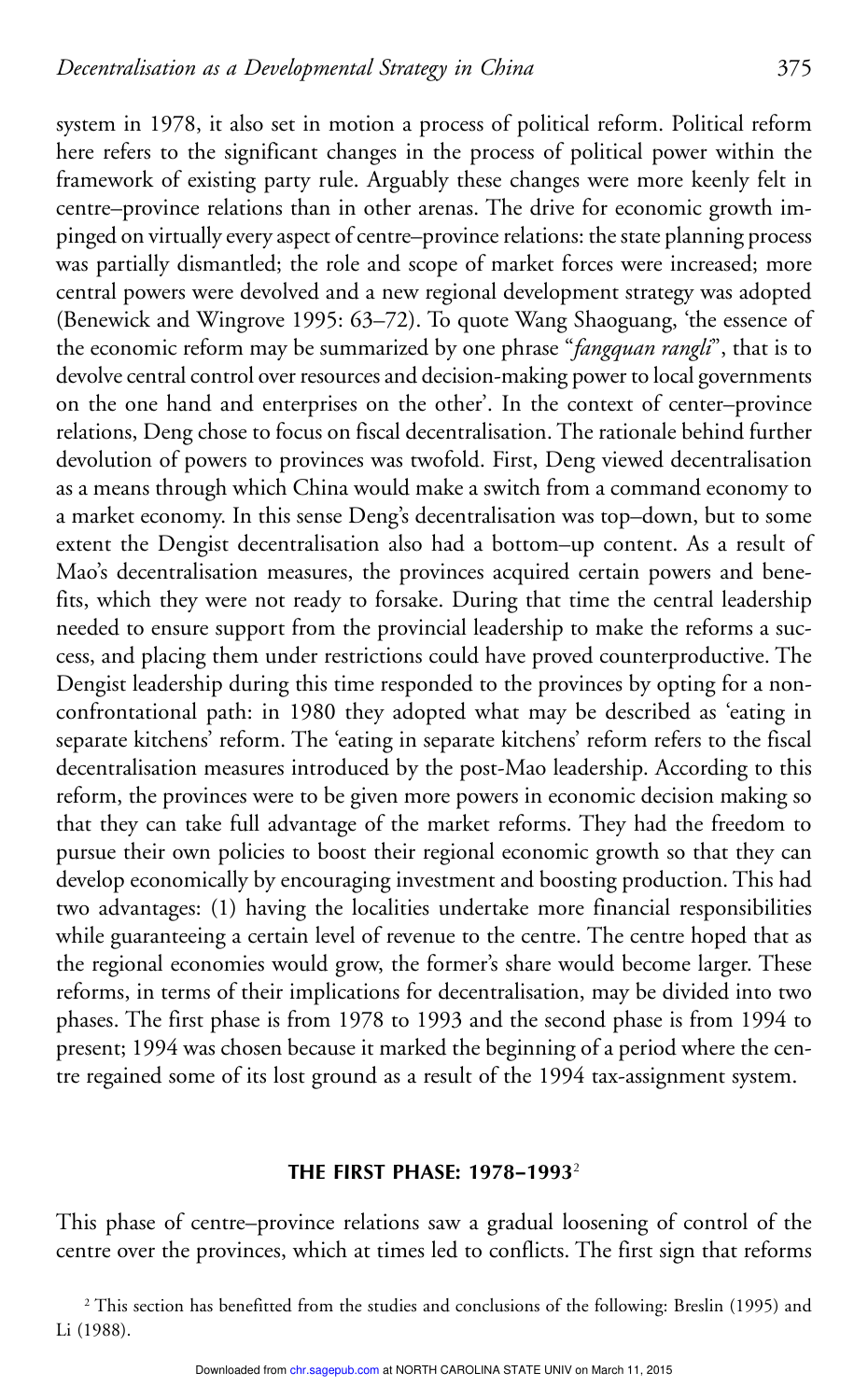might generate conflict between the centre and the provinces came as early as March 1979. A mere three months after his accession to power, Deng admitted that it was necessary to make a 'partial retreat' and slow down the pace of reform. Although this was in part a response to the failures of the economic strategy of the pre-reform leadership, it was also prompted by the explosion in capital construction investment in the provinces that had followed the devolution of controls over investment spending. The centre was posed with a serious dilemma. On the one hand, it needed to curb the rapid extension of investments to lay a sound financial basis for future reforms, and to answer the criticisms of more cautious leaders. But at the same time they had to be careful that the retrenchment did not lead to a sharp downturn that could jeopardise popular support for the new leadership. In addition, if they placed too much stress on the flip side of the reforms, then this would give a chance to the conservatives to attack the reform process. However, it appeared that there was a consensus in the central leadership as regards checking the tendency of the provinces for putting local goals above the national ones. Increasingly freed from the constraints of 'mandatory planning' and not yet regulated by macro-economic market mechanisms, many areas simply ignored the requirements of greater national goals and turned inward (Breslin 1996: 51–70).

The Third Plenum of the Twelfth Central Committee marked a watershed in the swing back from retrenchment towards further reform. One of the most important consequences of these reforms was their effect on inter-provincial differences. Attacks on interior provinces for hoarding raw materials continued, but other leaders' complaints of unfair treatment became increasingly vociferous. The centre's initial response to the growing resentment from interior provinces was a combination of promises, pay-offs and exhortations. The centre supplemented these measures by increasing the aid to the western provinces. It leads to the inference that while the market-driven decentralisation benefitted the provinces (read coastal and southern provinces), the centre bore many of the costs. A second key consequence of the new reforms was further expansion of local spending. Some Chinese economists like Deng Yitao, Luo Xiaopeng, and Xu Xiaopo argued for a strengthening of central control rather than a further devolution of power. The appointment of Li Peng, a conservative leader, as the premier, led to several new measures to restrain the provinces. For example, in 1988, the centre tried to implement a retrenchment package which affected the provinces in two main ways. First, the package included a number of policies designed to control provincial spending. Second, Li Peng was instrumental in also initiating policies related to the scope of administrative controls and price reforms, which indirectly affected both centre–province relations and inter-provincial relations.

It was against this background that the Third Plenum of the Thirteenth Central Committee was held and, after much deliberation, it was decided to introduce policies to check the growing power of the provinces. The speech of Zhao Ziyang marked a shift in favour of restoring central control over the economy. The beginning of a new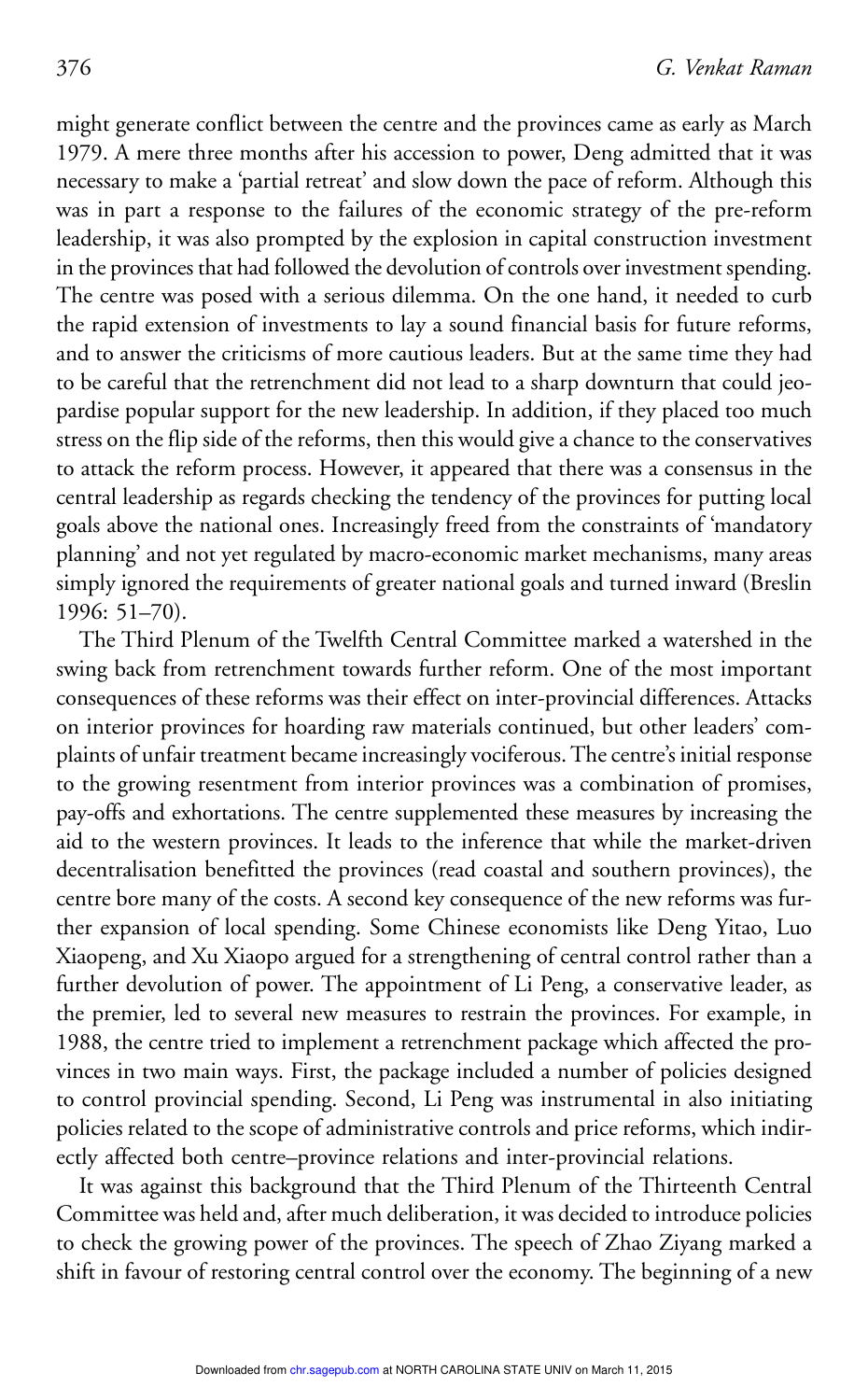central initiative to reinstate control over provinces was supported by a campaign in the national press to warn the Chinese public about the dangers of growing provincialism. More concrete attempts to restore central control came with the reintroduction of price ceilings, and a reinforcement of controls on capital construction investment.

Towards the late 1980s and early 1990s, interactions between the centre and the provinces were increasingly preoccupied with a better demarcation of jurisdiction (Li 1998: 290). Not only should the specific assignment of authority and responsibility be fair and consistent, it was argued, but more important, the demarcation of jurisdiction should be laid down in law, and even included in the constitution, to ensure its relative stability and security against encroachment from both sides. $3$  These calls for a clearer demarcation of the jurisdiction of the central and provincial governments were unprecedented and went beyond mere requests for an adjustment to the existing distribution of power and resources. In calling for the institution of a regularised avenue through which to resolve disagreements, they embodied a new recognition of the need for a higher level of institutionalisation within centre–province relations. A corollary was the gradual move from ambiguity to clarity in central–provincial interactions. These new developments led to one of the most important events as far as centre–province relations go, that is, the adoption of the new tax-assignment system (*fenshuizhi*). The adoption of this new arrangement led to the centre's once again gaining an upper hand over the provinces. One of the dominant concerns in the matter of centre–province relations was the issue of fiscal relations between the centre and provinces. The fiscal decentralisation as a result of market reforms led to the provinces going all out to achieve economic prosperity by a variety of measures. To attain this objective, they resorted to hoardings, remitting revenues far below what they were capable of, irrational investments and giving tax holidays to provinces in their own regions.<sup>4</sup> These developments convinced the central leadership that if the centre– province relations were to be amended, then the key lay in altering the fiscal relations. These developments also showed that while fiscal decentralisation at a superficial level appeared to be related to tax payments and other related fiscal implications, conflicts between the centre and provinces were political at the core. This assessment is supported by the fact that there were tensions along two different dimensions. First, it led to tussles between the conservative and the radical factions in the centre as to the pace and content of market reforms. There were also disagreements between the central and provincial authorities over the adoption or rejection of particular policies regarding development.<sup>5</sup>

3 Ibid.

<sup>4</sup> Ibid.

<sup>5</sup> Scholars like Shen Mingming, Professor, School of Government Management, Peking University, Beijing, and Bai Gang, Professor and Senior Research Scholar, Chinese Academy of Social Sciences, Beijing, share this viewpoint.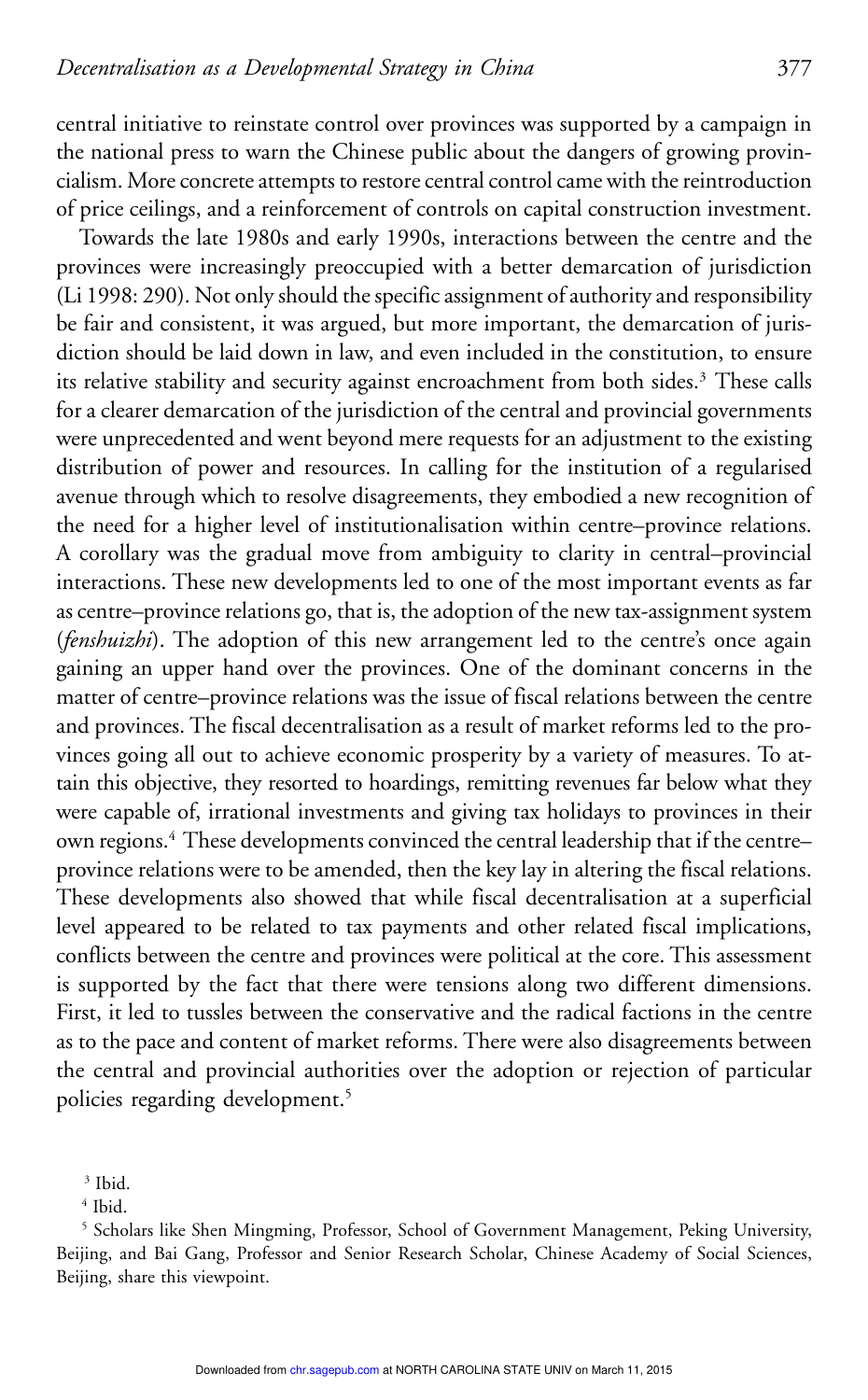#### THE SECOND PHASE: 1994–PRESENT

The 1994 reforms involved the following changes: (1) It fundamentally modified the way revenues were shared between the central and provincial governments, (2) The tax structure was simplified and tax rates were standardised, (3) Local governments were no longer allowed to grant tax breaks, (4) The tax administration was centralised. Owing to these measures there has been a marked improvement in the centre–province relations. The earlier system that gave a lot of leeway to the centre and the provinces to exercise their discretion was replaced by a rule-based system. Those who violated the rules face the risk of greater costs now. This is widely considered as an attempt to fundamentally alter institutional arrangements related to the centre–province relations (Wang 1997:9). However, certain loopholes continued to plague the centre–province fiscal relations, and this directly or indirectly affected overall relations. For example, there were no constitutional restrictions to check the centre from altering the terms of agreement unilaterally; there was also no provision by way of which the centre could check the provinces from transferring revenues from budgetary sources to extrabudgetary sources, and this led to underpayment of revenues by the provinces to the centre (Wang 1997). However, despite such loopholes and no significant results from the viewpoint of increasing the centre's revenues, this fiscal policy is a major step forward in improving relations between the centre and the provinces.

## COMPARISON OF THE REGIONAL DEVELOPMENT STRATEGY IN THE MAOIST AND THE DENGIST ERA<sup>6</sup>

The regional development strategy in the Maoist era was shaped by the objectives of self-reliance and egalitarianism. It relied heavily on redistributive measures in an attempt to equalise regional economic development. The Maoist regional development strategy was also based on the analysis of the imbalances between the coastal and interior provinces. The imbalanced regional development was considered inappropriate for the overall growth of the Chinese economy because of three reasons (Yang 1990: 230–37): First, sites of industrial production were geographically far away from the localities supplying raw materials. Second, the rich resources of the interiors could not be exploited. Third, since the coast was vulnerable in terms of its exposure to foreign powers, it was a major national security risk to concentrate the industries there.

The Maoist development strategy led to industrial investments that were concentrated towards the interiors. This policy, besides being justified by the national security risk factor, was also ideologically warranted. The traditions of commerce and trade in the coastal regions, it was argued, contained dangerous 'seeds of capitalism'. However, this policy led to various problems of inefficiency, and wastage of resources. Despite the great potential of the coastal regions because of their superior

 $^6$  This section has drawn some arguments from Dali Yang, 'Patterns of China's Regional Development Strategy'*, The China Quarterly*, June 1990, pp. 230–57.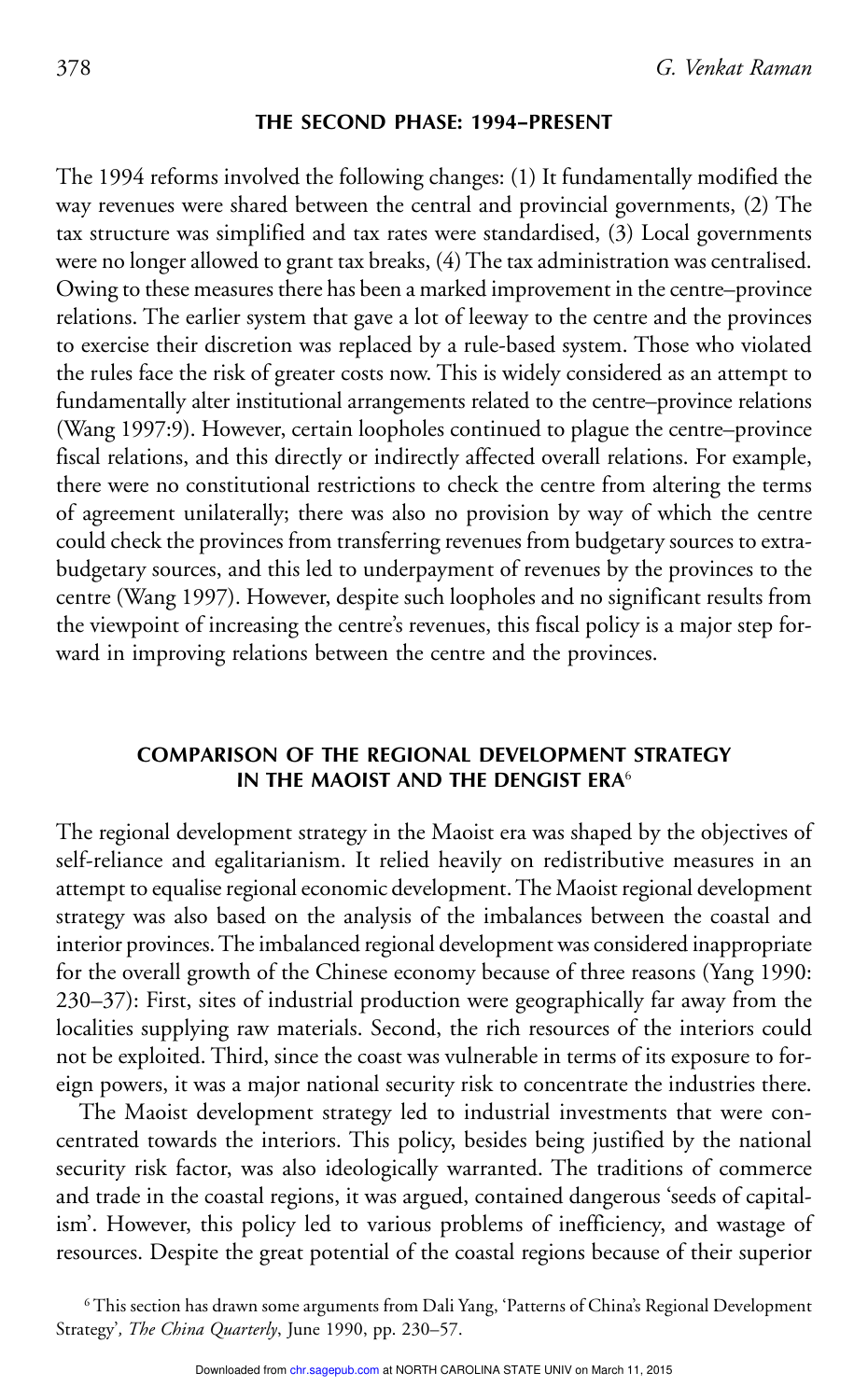factor endowments to become strong economically, more investment was channelled towards the interior, although they promised no economic returns in the short term. Moreover, the policy of opting for defense-oriented industries so that China can withstand and fight any external attacks led to major investments in the provinces of Sichuan, Guizhou, Gansu, and Shaanxi, which lacked the desired levels of economic infrastructure but constituted the 'third front' of the 'three fronts' strategy. This policy led to industrial investment that was motivated by military considerations rather than economic considerations (Yang 1990: 236).

The post-Mao leadership headed by Deng Xiaoping was quick to address what they perceived to be the drawbacks of the Maoist development strategy. Deng's approach was characterised by the following features. (1) It was based on the theory of comparative advantages. (2) It launched a number of preferential policies in favor of the coastal areas to make them competitive internationally. (3) It departed from the concept of the 'iron-rice bowl' and upheld an enabling strategy, which would help the backward sections to feed themselves (Yang 1990: 241). (4) This strategy subscribed to the 'trickle-down' theory of growth, by which the benefits of growth would percolate from the coastal areas to the interiors.

This approach to regional development was in consonance with the basic premises of Deng's overall developmental strategy that sought to give primacy to specialisation and efficiency. Xue Muqiao summed up this development strategy in the following words:

Within China advanced and backward regions must specialize. If everybody wants to be complete and self-sufficient, then no one can develop a comparative advantage. Backward regions should fully exploit their strengths by developing agriculture, livestock industry, fishery, etc. They should start with providing raw materials, and advance gradually toward rough processing and refined processing (Yang 1990: 126).

The proponents of the Dengist development strategy believe in what is called the 'stepladder doctrine' (Yang 1990: 244). This doctrine believes that different regions are like steps on the ladder and those that are endowed with better infrastructure, favourable factors of production are like higher steps on the ladder. Therefore, it is economically rational and desirable to encourage the economic growth of these regions till they reach optimum levels of growth. In the long run the positive outcomes and the benefits are bound to trickle down to the other regions. However, the opponents of this doctrine argue that the interiors are already lagging behind in economic development and lack of assistance, and preferential policies towards them will only lead to widening of the gulf between the coastal areas and the interiors. This will result in the western regions' forever losing the possibility of 'taking off'.

As mentioned earlier, the Dengist regional policy was a component of a development strategy that believed in giving a fresh lease of life to factors like efficiency, specialisation, and initiative of localities. These were factors that were not prioritised by the Maoist leadership because of different ideological premises underlying the approach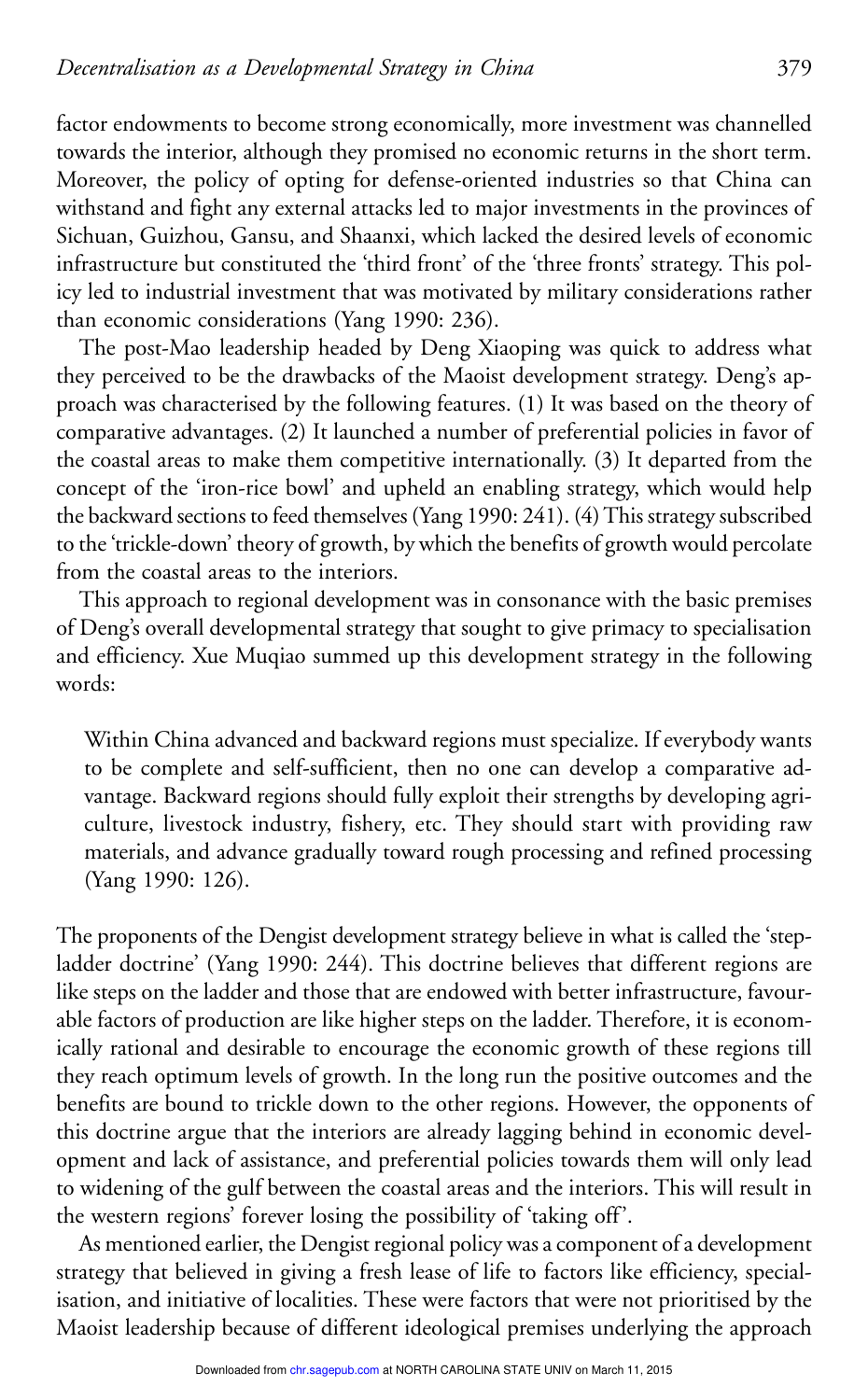to growth and development. But the benefits of Deng's development strategy are yet to trickle down to the poorer regions. To make matters worse, the redistributive policies of the centre towards the interior regions have not been of the levels desired. The leadership justified this policy by stressing that it sought to build an economy where the centre would at best only help the poorer regions to create enabling conditions of growth and desist from making major concessions. In a market-driven economy the backward regions are struggling to compete with the rich regions, which are not interested in sharing the spoils of economic growth. The centre in other words is faced with *the problem of striking the right balance between 'equality' and 'equality of opportunity'*.

The present leadership seems to have realised this problem, and it has taken some new measures to address the problem of imbalanced development. For example, the centre has now established a special office in Beijing to oversee transformation of the old industrial bases (Yan: 2004). This is a major step in promoting the cause of these regions in the sense that it provides for an institutional guarantee that the interests of the poorer regions are being looked into and the centre is serious about the economic development of the backward western and northeastern regions. Second, the centre is trying to encourage the backward regions to form regional blocks of economic cooperation. For instance, on 8 January 2004, the State Council Information office sponsored a meeting of the governors of China's northeast industrial belt to discuss and exchange opinions on ways to brief new investors and raise capital (Zhao: 2004). The centre is also encouraging the interiors to use their own local strengths and resources to positive effects. The backward region of Xinjiang is a good example in this regard. The centre is encouraging the local government, which is trying to devise a new development strategy for its economic growth. The two major components of this new strategy of development are as follows. First, the provincial government is shifting its priority to fields with high value additions, such as petrochemicals and downstream agricultural products. Zhang Qingli, National People's Congress Deputy and vice-chairman of the Xinjiang Uyghur Autonomous region, says, "With plentiful reserves of oil, natural gas, coal, and minerals, the region is full of potential" (Fu: 2005). The second component of this development strategy is promotion of border trade. Xinjiang shares its borders with eight countries, and any measure taken to boost foreign trade is bound to create forward and backward linkages, resulting in the overall economic growth of the region. China launched its western development strategy in 1999 to help the relatively lagging areas, and the present dispensation is keen to carry this strategy to its next stage.

## CONCLUSION: LESSONS FROM THE CHINESE MODEL

The Chinese development strategy in the last fifty-five years has been highly eventful. The transformation of the economy since the launch of the reforms has astonished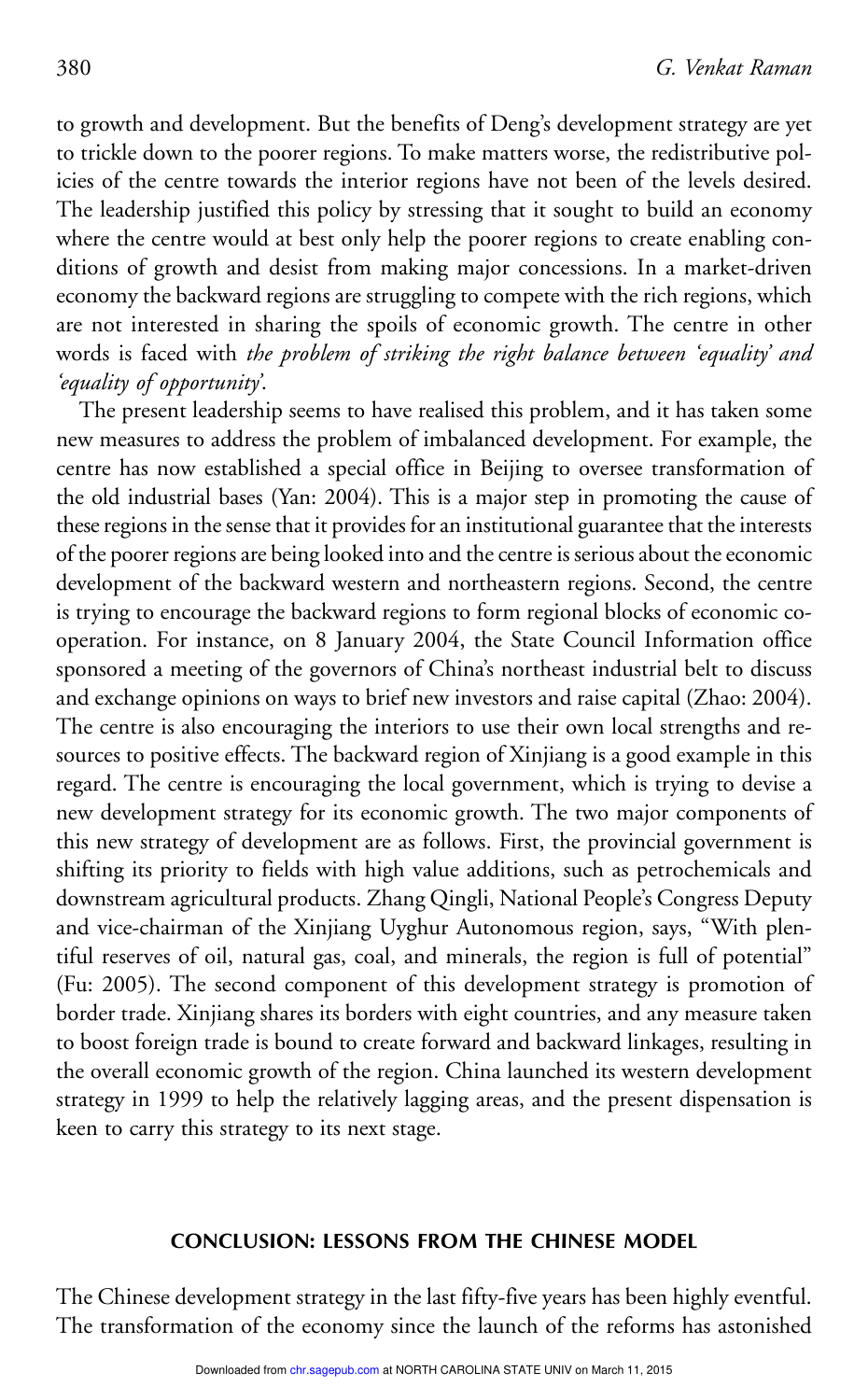policy makers the world over. But at the same time, problems like inter-provincial rivalries, centre–province relations and growing regional disparities have also cropped up. Keeping this in mind, what are the lessons the developing countries can learn from China's developmental experiences.

First, the Chinese model is an apt example of the fact that even in a market economy, the state has enough manoeuvering space to address the negative consequences of market economy. China has shown that 'a synergy between a still all powerful state and a growing market economy can be sustained with impressive economic performances, even though the state involvement might take unorthodox forms' (White 1996). Second, there are certain lessons from the Maoist period that continue to be of some relevance not only to the developing world but also to the present and the future leadership in China. These lessons acquire greater salience in view of the current rural crisis in China. As was pointed out, 'the social gains of balanced development far outweigh the economic losses that result when industrialization is restrained. . . . For the predominantly poor and rural third world, the Chinese concern with the problems of the countryside makes good sense, especially in Asia, with its large and poor rural populations' (Frolic 1978: 384–418). With regard to the Maoist model, another important lesson the whole world, and not only the developing world, can learn is that 'any programme of change, to succeed, must grow out of the particular society's traditions and the well-understood needs of the majority of its people' (Oksenberg 1973: 1–16). As far as the market reforms are concerned, despite their various pitfalls and shortcomings, it is a fact that China is today a concrete example of an economic miracle unprecedented in history. So what are the lessons for other developing countries? From the Dengist model's point of view, the developing countries' leadership can learn that talks of revolution, debates about the pros and cons of capitalism, socialism and communism hold meaning only when they lead to improvement in the standards of living of people, and the best way to achieve and sustain legitimacy is to address the economic concerns of the people. Dele Olowu, an expert on public policy and administration, draws a distinction between decentralisation and local self-governance' (Olewu 1989: 201–231). He argues that what is widely perceived as decentralisation is at best deconcentration or administrative decentralisation. He contends that this kind of decentralisation cannot be effective without *steps taken for promotion of local self-governance*. In many post-colonial societies and developing countries, especially the African countries, the centre has tried to pursue a strategy of development that was bereft of provisions for local self-governance (ibid.: 204). However, in the case of post-Mao China, the Chinese leadership under Deng Xiaoping's guidance has proved that decentralised structures can accommodate selfgovernance, although this has been done only in the economic arena. The Chinese model of development, which has seen the devolution of decision-making powers to enterprises, the Household Responsibility System, Township and Village Enterprises and fiscal decentralisation, is ample proof that enlightened leadership can always come up with new ideas and policies to suit their respective countries' strengths and weaknesses and pursue a development strategy where the central leadership can have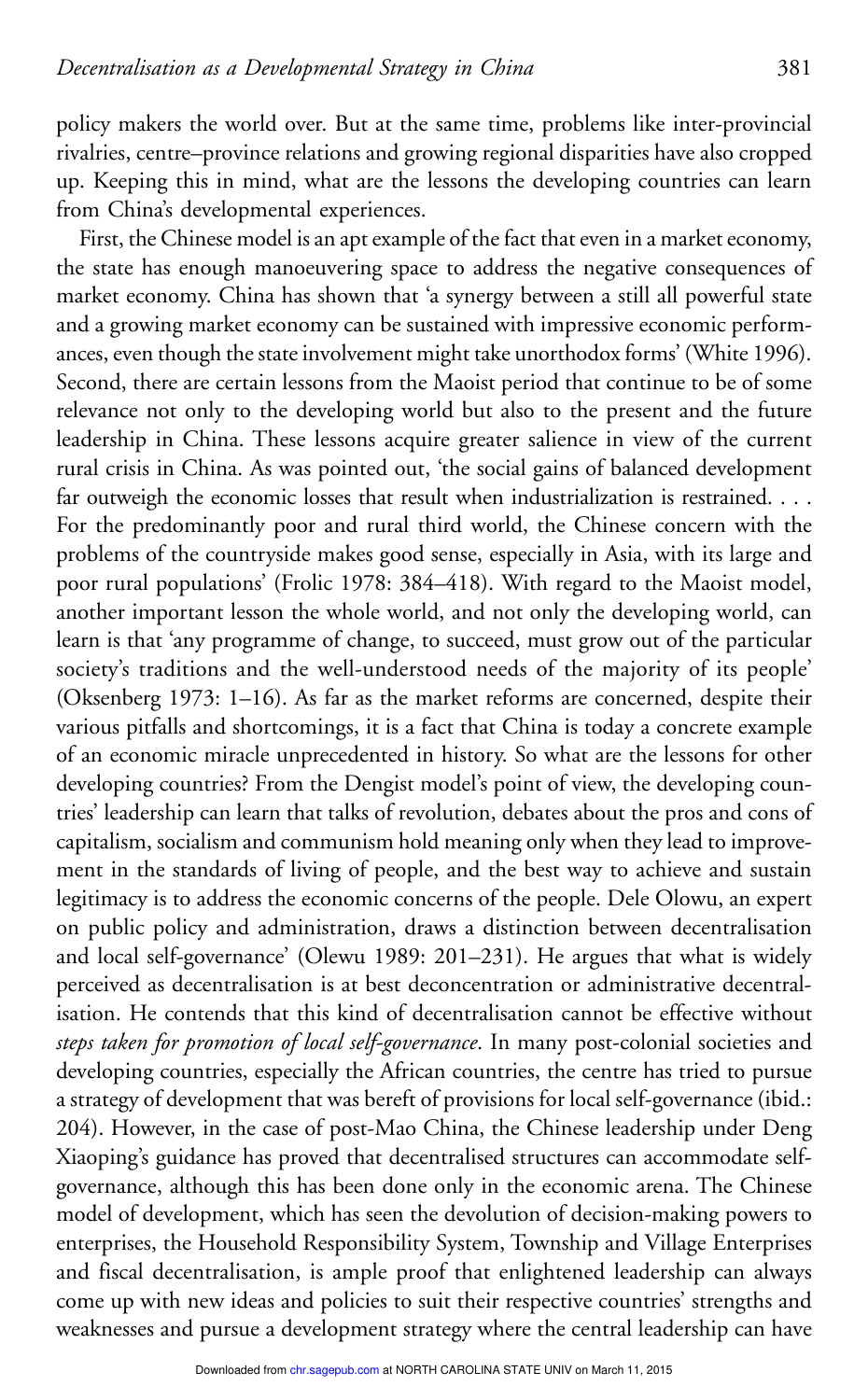a non-zero sum relationship with the provincial and local leadership through accommodation of local initiatives and strengths and promote economic and political governance at local levels.

#### REFERENCES

- Bachmann, D., 'Differing Visions of China's Post-Mao Economy: The Ideas of Chen Yun, Deng Xiaoping and Zhao Ziyang', *Asian Survey,* March 1986, pp. 292–321.
- Bennett, Gordon, 'Economy Polity and Reform in China', *Comparative Politics*, October 1985, pp. 85–100.
- Breslin, S.G., 'Centre and Province in China' in Robert Benewick and Paul Wingrone (eds), China in the 1990s (London: Macmillan, 1995).
	- ———, *China in the 1980s—Centre-Province Relations in a Reforming Socialist State* (New York: St. Martin's Press, 1996).
- Breth, R.M., *Mao's China: A Study of Socialist Economic Development* (Melbourne: Longman Cheshire Pry, 1977).
- Brugger, B. and S. Reglar, S., *Politics, Economy and Society in Contemporary China* (Houndmills: Macmillan, 1994).
- Chai, Joseph C., *China: Transition to a Market Economy* (Oxford: Clarendon Press, 1997).
- Cheema, G.S. and D.A. Rondinelli, *Decentralization and Development: Policy Implementation in Developing Countries* (London: Sage Publications, 1983).
- Chi, Huang, 'Deng's Ideas on Political Restructuring', *Beijing Review*, 28 September–4 October 1987.
- Chossudovsky, Michael, *Towards Capitalist Restorationism? Chinese Socialism After Mao* (London: MacMillan, 1986).
- Chung, Shin, 'Dictatorship of the Proletariat and the Great Proletarian Cultural Revolution', *Beijing Review*, 13 February 1976, pp. 4–6.
- Dirlik, A., 'Socialism and Capitalism in Chinese Socialist Thinking: The Origin', *Studies in Comparative Communism*, Summer 1988, pp. 131–52.
- Domes, Jurgen, *The Internal Politics of China—1949–1972,* (London: C. Hurst, 1973).
- Dreyer, June T., *China's Political System: Modernization and Tradition,* University of Miami (London: MacMillan, 1993).
- Fewsmith, Joseph, *Dilemmas of Reform in China—Political Conflict and Economic Debate* (New York: M.E. Sharpe, 1994).
- Gao, S., 'Restructuring Economic System in PRC—Relations between Planning and Market', *Party Life*, May 1988, pp. 42–7.
- Gittings, John, *China Changes Face: The Road from Revolution—1949–89* (New York: Oxford University Press, 1989).
- Gurley, John, *China's Economy and the Maoist Strategy,* (New York: Monthly Review Press, 1976).
- Guthrie, Douglas, 'Between Markets and Politics: Organizational Responses to Reform in China', *American Journal of Sociology*, March 1997, pp. 1258–304.
- Hao, Jia and Lin Zhimin (Eds.), *Changing Central-Local Relations in China: Reform and State Capacity* (Boulder, CO: Westview Press, 1994).
- Ho, Samuel P. S., 'Rural Non-Agriculture Development Patterns, and Issues', *Pacific Affairs*, Fall 1995, pp. 360–91.
- Howard, Pat, *Breaking the Iron Rice Bowl: Prospects for Socialism in China's Countryside* (New York: M.E. Sharpe, 1986).
- Hsu, Robbert C., *Economic Theories in China—1979–1988* (New York: Cambridge University Press, 1991).
- Huang, Yasheng, 'Central–Local Relations in China during the Reform Era: The Economic and Institutional Dimension', *World Development*, April 1996, pp. 655–72.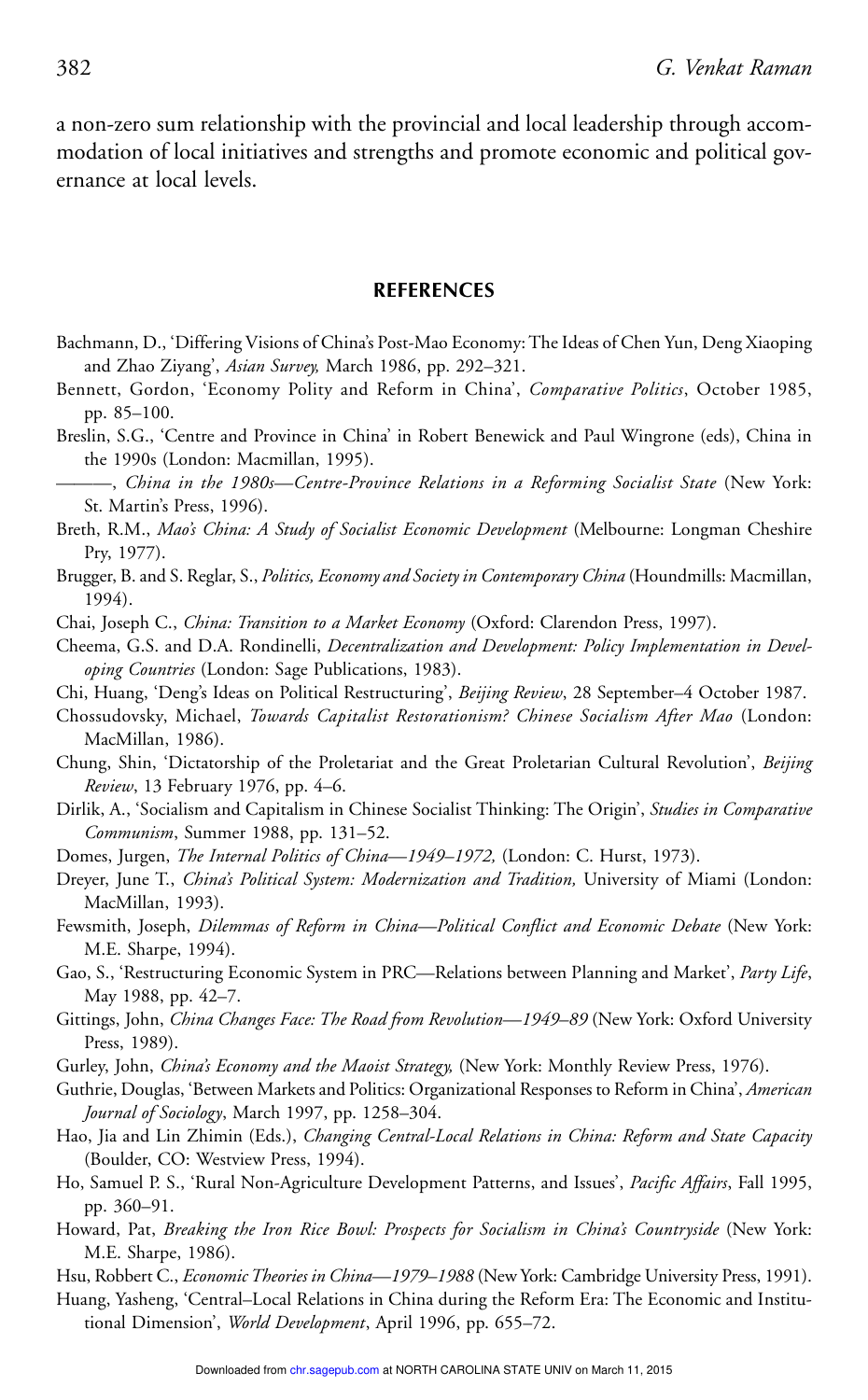- Huang, Yasheng, 'Web of Interest and Patterns of Behaviour of Chinese Local Economic Bureaucrats and Enterprises during Reform,' *China Quarterly*, September 1990, pp. 431–58.
- Ishida, Hiroshi, 'What Chinese Socialism Is Today—Forty Years' Economic Construction', *Review of Economics and Business*, March 1990, pp. 21–52.
- Jones, George William (Ed.), *New Approaches to the Study of Central-Local Government Relationships* (Aldershot: Gower, 1980).
- Karsten, S.G., 'China's Approach to Social Market Economy: The Chinese Variant of Market Socialism Seeks to Escape from the Difficulties of Central Command Planning', *American Journal of Economics and Sociology*, April 1988, pp. 129–48.
- Kraus, Willy, *Economic Development and Social Change in the People's Republic of China* (New York: Springer-Verlag, 1982).
- Li, Linda, C., *Center and Provinces: China 1978–1993—Power as Non-Zero-Sum* (Oxford: Oxford University Press, 1998).
- Lieberthal, K., *Governing China—From Revolution through Reform* (New York: W.W. Norton, 1995).
- Lin, George C.S., 'State Policy and Spatial Restructuring in Post-reform China', 1978–95, www.blackwell. synergy.com/doi/pdf/10.1111/1468-2427.00222, 10 May 2006.
- Lin, Justin Yifu, Cai Fang and Li Zhou, *The China Miracle: Development Strategy and Economic Reform* (The Chinese University Press, 1996).
- Liu, Alan P., *How China Is Ruled* (Englewood Cliffs, NJ: Prentice Hall, 1986)
- Liu, Hsien-tung, 'De-Maoization: How Far Will It Go?' *Asian Affairs*, September–October 1979, pp. 31–44.
- Macfarquhar, Roderick, *The Origins of the Cultural Revolution—The Coming of the Cataclysm 1961–1966* (Oxford: Oxford University Press, 1997).
- Mastel, Greg, *The Rise of the Chinese Economy: The Middle Kingdom Emerges* (New York: M.E. Sharpe, 1997).
- Meisner, Maurice, *Mao's China: A History of the People's Republic* (The Free Press, Collier, MacMillan Publishers, 1977).
- Misra, Kalpana, *From Post-Maoism to Post-Marxism—The Erosion of Official Ideology in Deng's China* (New York: Routledge, 1998).
- Naughton, Barry, 'China's Experience with Guidance Planning', *Journal of Comparative Economics,* December 1990, pp. 743–67.
- ———, *Growing out of the Plan—Chinese Economic Reform. 1978–1993* (Cambridge: Cambridge University Press, 1996).
- Ogden, Suzanne, *China's Unresolved Issues—Politics, Development and Culture* (Englewood Cliffs, NJ: Prentice-Hall, 1989).
- Prybyla, J.S., 'China's Experiment: Back from the Market', *Problems of Communism,* January–February 1989, pp. 1–18.
- ———, *The Political Economy of Communist China* (Pennsylvania: International Textbook Company, 1970).
- Riskin, C., *China's Political Economy—The Quest for Development Since 1949* (New York: Oxford University Press, 1987).
- Rondinelli, Dennis A., John R. Nellis and G. Shabbir Cheema, *Decentralization in Developing Countries: A Review of Recent Experience* (Washington DC: World Bank, 1983).
- Schram, S., *The Political Thought of Mao Tse-Tung* (New York: Praeger, 1969).
- ———, (Ed.), *Mao Tse-Tung Unrehearsed—Talks and Letters: 1956–71* (London: Cox and Wyman Limited, 1974).
- Schurmann, P., *Ideology and Organisation in Communist China* (London: University of California Press, 1966).
- Smith, B.C., *Decentralization: The Territorial Dimension of the State* (London: George Allen & Unwin Publications, 1985).
- Solinger, D. J., 'Despite Decentralization Disadvantages: Dependence and Ongoing Power in the Case of Wuhan', *China Quarterly*, March 1996, pp. 1–34.